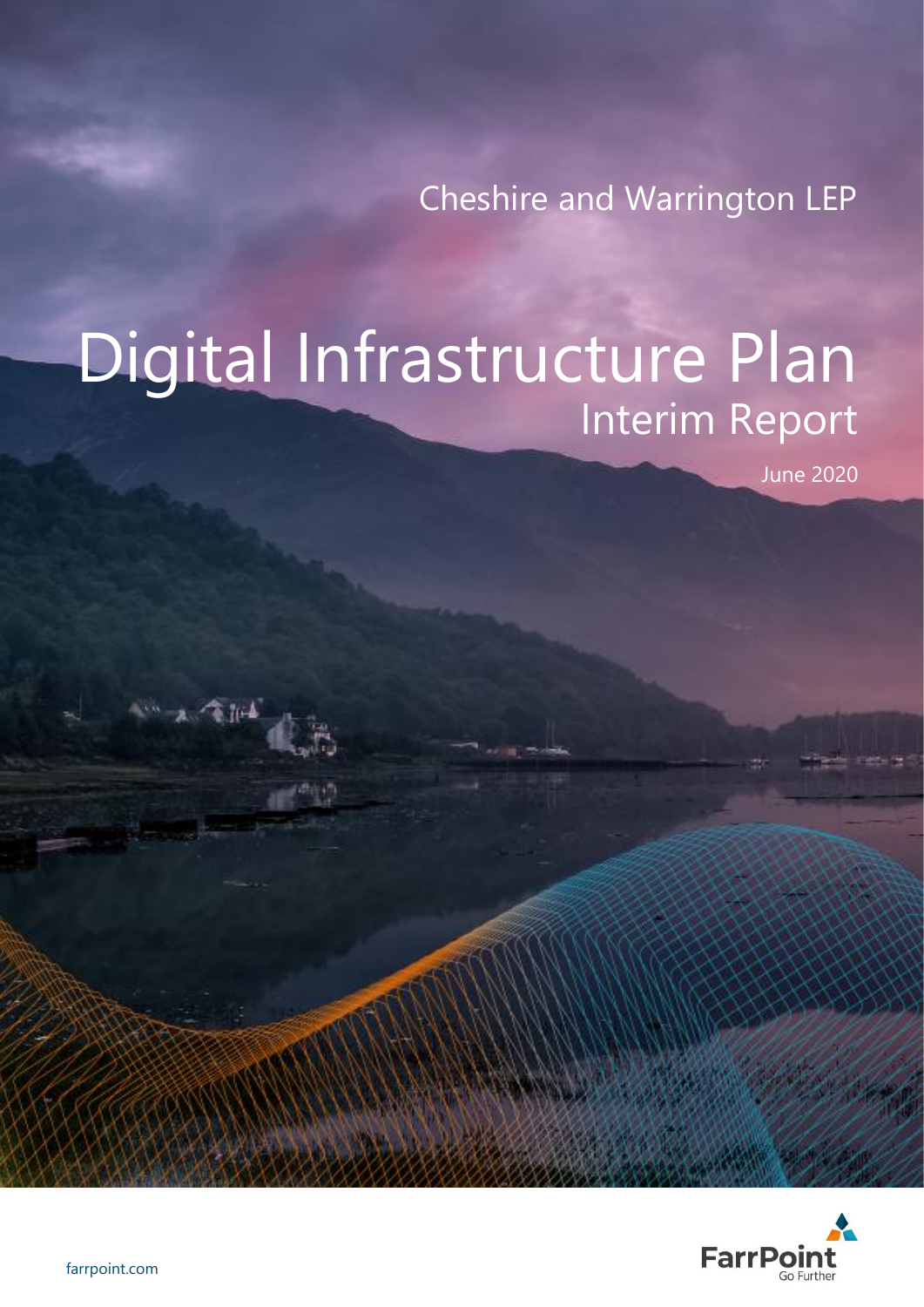

## **Contents**

| $1_{-}$ | Introduction                                                                                                            | 3                          |
|---------|-------------------------------------------------------------------------------------------------------------------------|----------------------------|
|         | 1.1. Background<br>1.2. Digital Infrastructure Plan Development                                                         | 3<br>3                     |
| 2.      | Overview                                                                                                                | 5                          |
|         | 2.1. National Context<br>2.2. C&W LEP in context                                                                        | 5<br>6                     |
| 3.      | Existing digital infrastructure assets and capability                                                                   | 8                          |
|         | 3.1. Information/Data Sources<br>3.2. Initial Outputs                                                                   | 8<br>8                     |
| 4.      | <b>Gaps in Evidence Base</b>                                                                                            | 13                         |
|         | 4.1. Initial Findings                                                                                                   | 13                         |
| 5.      | <b>Conclusion and Next Steps</b>                                                                                        | 14                         |
|         | 5.1. Conclusion<br>5.2. Next Steps / Timeframe                                                                          | 14<br>14                   |
|         | Appendix 1 – Connectivity Types                                                                                         | 16                         |
|         | Superfast Broadband<br><b>Ultrafast Broadband</b><br>Gigabit Broadband<br><b>Full Fibre Broadband</b><br>Mobile (4G/5G) | 16<br>16<br>16<br>16<br>16 |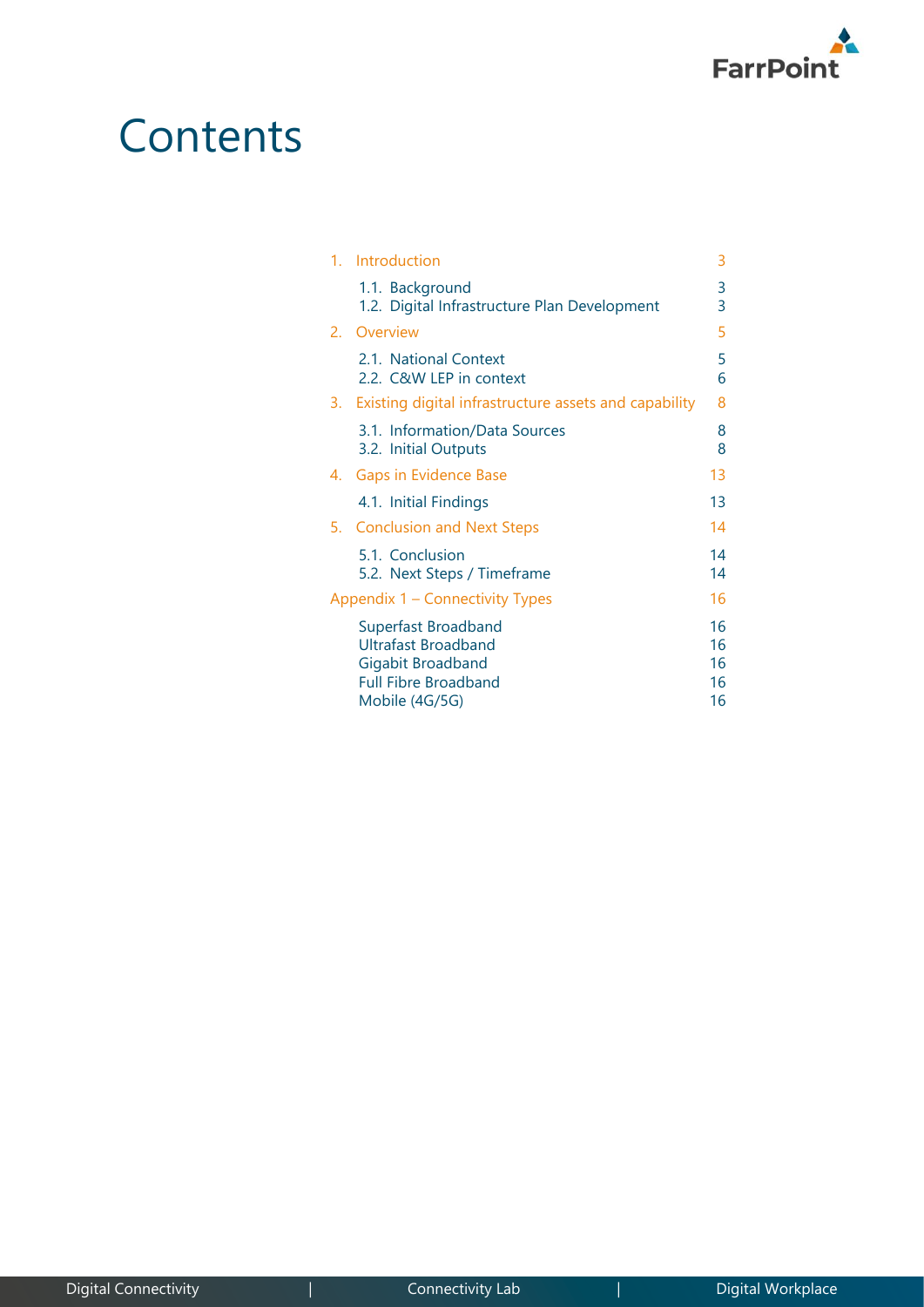

# 1. Introduction

## 1.1. Background

The Cheshire and Warrington (C&W) LEP has commissioned FarrPoint and its partner Hatch Regeneris to assist in the development of a Digital Infrastructure Plan to ensure that Cheshire and Warrington have the digital assets needed to underpin its economic growth aspirations set out within its Strategic Economic Plan (SEP) and Local Industrial Strategy (LIS).

A refreshed Cheshire and Warrington Strategic Economic Plan (SEP) was launched in July 2017 which sets out the sub-region's growth ambitions to 2040. The refreshed SEP sets out the highlevel vision to double the size of the Cheshire and Warrington economy by 2040, founded on a series of spatial and thematic priorities including digital. This built on a legacy of work undertaken by the C&W LEP and its partners, which has sought to grow, specialise, and increase the competitiveness of the Cheshire and Warrington economy. The SEP has also helped Cheshire and Warrington to anchor itself within larger economic development constructs, such as the Constellation Partnership and the Northern Powerhouse, which provide opportunities for the LEP to collaborate with partners where there are shared interests, including on digital matters.

The C&W LEP is also at an advanced stage in producing a Local Industrial Strategy (LIS) for Cheshire and Warrington which includes reference to the importance of digital skills and infrastructure in boosting productivity, economic resilience, and social and economic inclusion. The C&W LEP, in conjunction with its local authority partners, is keen to ensure that it has a clear, developed and deliverable plan for the digital infrastructure needed to support its long term economic growth ambitions and the changing nature of how people and business use digital technologies in their homes, workplaces and for leisure.

The COVID-19 pandemic has demonstrated the exceptional demand and reliance on digital infrastructure and services, and the accelerated patterns of home-working that have occurred as a result. This is especially true given expectations that these trends may perpetuate in the long-term. The C&W LEP must consider how it facilitates the delivery of infrastructure in a way that can respond to these changes.

The Digital Infrastructure Plan will therefore act as an important facilitator of sustainable and inclusive economic growth, and as a driver of productivity and enhanced social equality. The Plan will play an integral role in enabling the objectives of the LIS to be delivered and leverage infrastructure assets and investments made to date (i.e. Connecting Cheshire, Digital 2020), facilitating a step-change towards the next generation of fixed and mobile connectivity. In doing so, Cheshire and Warrington will be able to service the industries of the future, provide best inclass connectivity to its business and citizens and remain competitive and resilient, in a regional, national and global context.

## 1.2. Digital Infrastructure Plan Development

Important work has been done to date to inform and shape the C&W LEP Digital Infrastructure Plan. Evidence has been gathered to support the rationale for continued investment in fixed and mobile digital networks. This evidence base has been gathered via the following activities:

- a) Review and map existing digital infrastructure assets and capability across the Cheshire and Warrington sub-region, to highlight the current strengths, gaps and opportunities
- b) Identify potential synergies with existing or planned programmes in neighbouring subregions including north Wales
- c) In tandem with the mapping work, identify future needs of the sub-region, aligned with the SEP and LIS, and detail and quantify potential use cases e.g. infrastructure needs to support connected and autonomous vehicles

 $\text{CWL1D1V1.1}$  3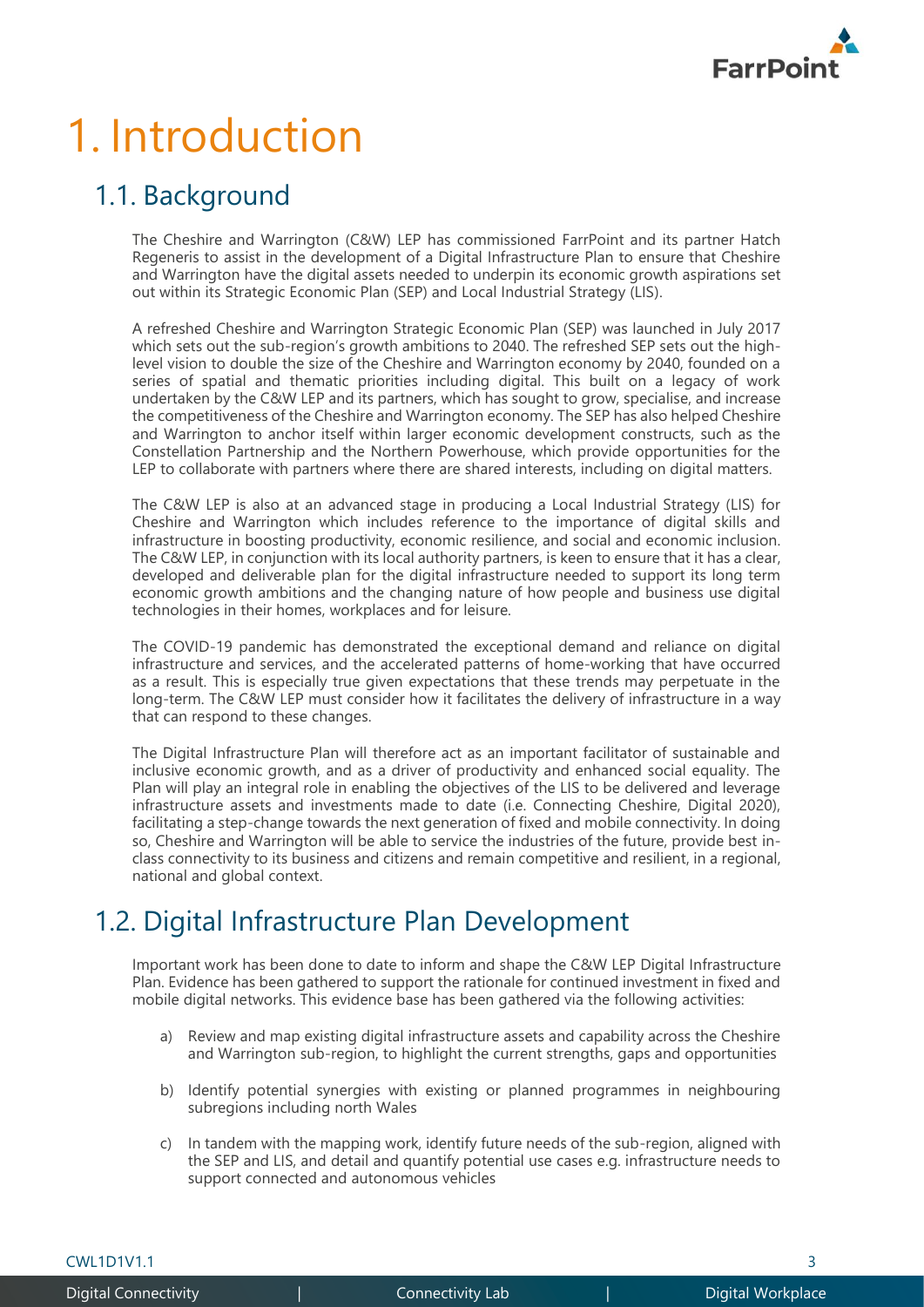

- d) Cross-reference against current / intended major government initiatives and funding opportunities, e.g. Digital Infrastructure Fund, Local Full Fibre Networks, 5G
- e) Identify critical gaps in the evidence base or help commission requisite additional work as required (and as agreed by the C&W LEP)
- f) Work in close partnership with the C&W LEP Officers and Growth Hub to determine digital infrastructure related business needs and opportunities

This Interim Report provides a summary of progress to date on the above tasks, with emphasis on the data and information that has been collated and outputs of the mapping exercise as a result of task a). Any gaps in the evidence base identified to date that may require further work to be commissioned as a result of task e) have also been captured to provide early notification to the C&W LEP.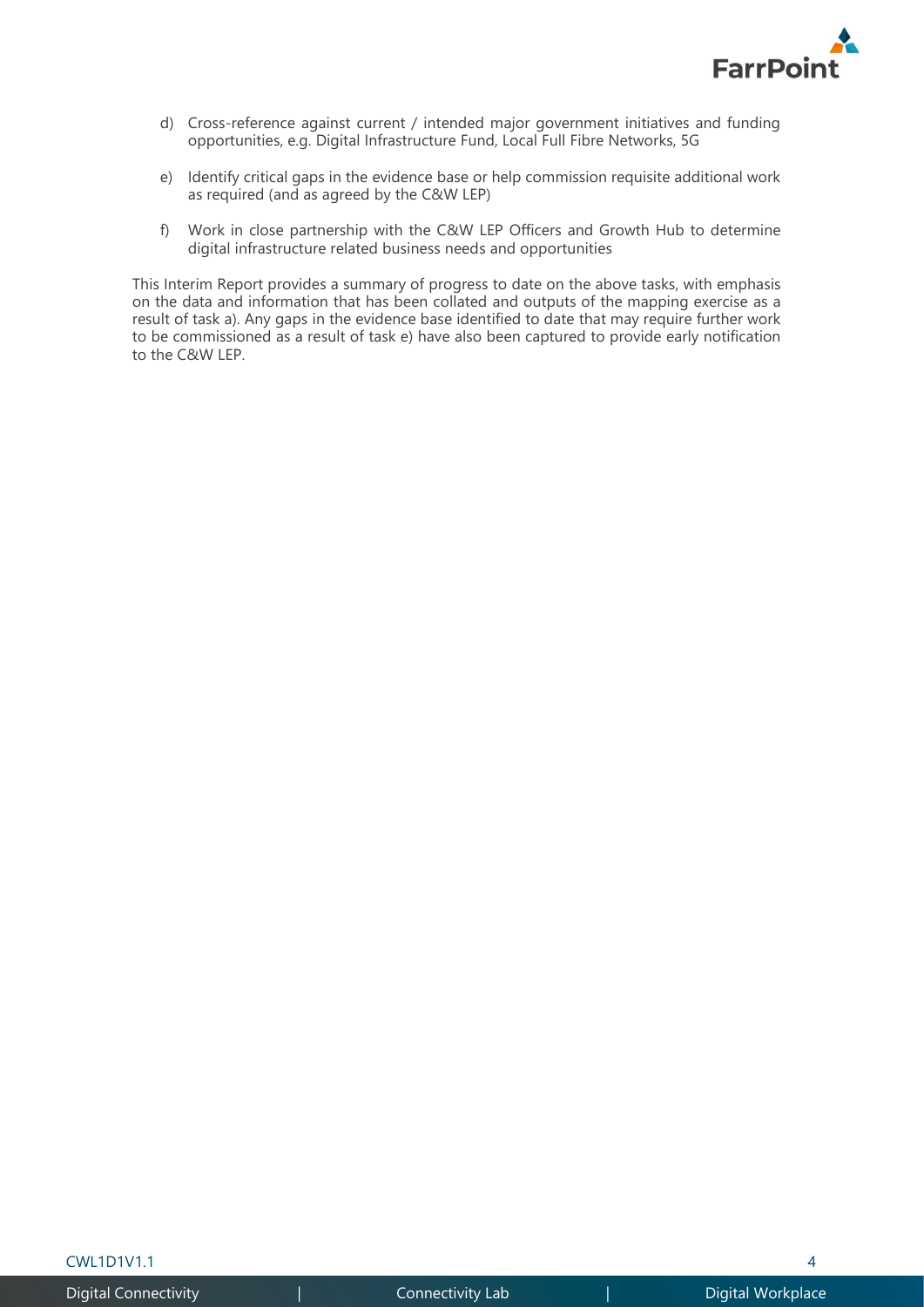

## 2. Overview

### 2.1. National Context

Currently, according to Ofcom's Connected Nations Spring 2020 update, 95% of premises in the UK have access to Superfast broadband speeds (30Mbps or greater), with 54% able to access Ultrafast broadband (300Mbps or greater) and 12% of premises connected to Full Fibre infrastructure. Furthermore, 91% of the UK's geography is now covered by a 4G signal by one or more mobile networks, with 99% of premises able to receive signal indoors from at least one operator whilst 95% of the UK's road network has coverage.

The UK Government has set out its ambitions to ensure world class digital connectivity that is gigabit-capable, reliable, long-lasting and widely available across the  $U\breve{K}$  – and to do so at pace. As part of this a £1.1 billion digital connectivity package was launched, including the £400 million Digital Infrastructure Investment Fund to help investment in new fixed and mobile networks; the Local Full Fibre Network (LFFN) programme; and the 5G Testbeds and Trials programme. The UK Government also introduced legislation to exempt new full fibre infrastructure investment from business rates and the Barrier Busting Task Force was created, whose remit it is to identify barriers to fixed and mobile network deployment, and to work with industry, local authorities, and others to overcome them. Legislation has also been put in place to create a new Universal Service Obligation (USO) giving every household and business the right to request a broadband connection of at least 10 Mbps.

The UK Government set an ambitious target for 15 million premises to be connected to full fibre by 2025, with nationwide coverage by 2033. The UK Government also wants to be a world leader in the next generation of mobile technology, 5G, with deployment to the majority of the country by 2027 so that UK consumers and businesses can take early advantage of the benefits. The election of a new Prime Minister in the summer 2019 triggered a renewed commitment to accelerating the digital agenda, including further digital infrastructure investment with a desire to see the UK full fibred by 2025. Subsequent announcements have the Government pledging £5 billion to support the rollout of gigabit capable broadband in the hardest to reach 20 per cent of the country.

The Future Telecoms Infrastructure Review (FTIR) highlighted that despite over 97% coverage of superfast broadband, largely based on copper user connections, the UK is in danger of falling behind on rolling out fibre and 5G connections. As a result, the UK Government propose a more proactive approach than has been taken historically in the UK. The Building Digital UK (BDUK) Superfast Broadband programme acted on failure of the market to deliver in hard to reach areas, providing subsidy to stimulate the market. The challenge of building a full fibre network is much greater and the opportunity cost of the delay in connecting non-commercial areas is also much greater. Recognising this, the FTIR proposed, as part of a wider range of measures, an outside in approach to ensure that intervention for gigabit capable connections take place in the expected non-commercial areas, and to build in from these to meet the commercial infrastructure to ensure that no areas are systematically left behind. Further detail on the approach and supporting UK Government initiatives is expected to materialise in due course.

In addition to fixed connectivity, the Government announced in October 2019 a new £1bn deal with Three UK, Vodafone, O2 and EE (BT) to establish a new Shared Rural Network (SRN), which will see the mobile operators working cooperatively together in order to extend the geographic coverage of 4G (mobile broadband) services to 95% of the UK by 2025. Ofcom see improving 4G coverage as a top priority and have identified a number of initiatives to improve coverage for 4G, and to help develop 5G including release of more spectrum to operators; proposals to enable shared access to spectrum; and improving coverage in building and vehicles through legalising some types of mobile phone repeaters.

5G continues in its development and the launches to date are a hybrid using the existing 4G core network and new 5G radio sites which allows the support of enhanced broadband and elements of massive machine communications. This will be further enhanced with future release of the standards and implementation of a 5G core to give the full benefits of 5G capabilities. The challenge for operators is how 5G can be rolled out in the fastest, smoothest, and most efficient way possible, while meeting the key objectives of successful coexistence with 4G and continuous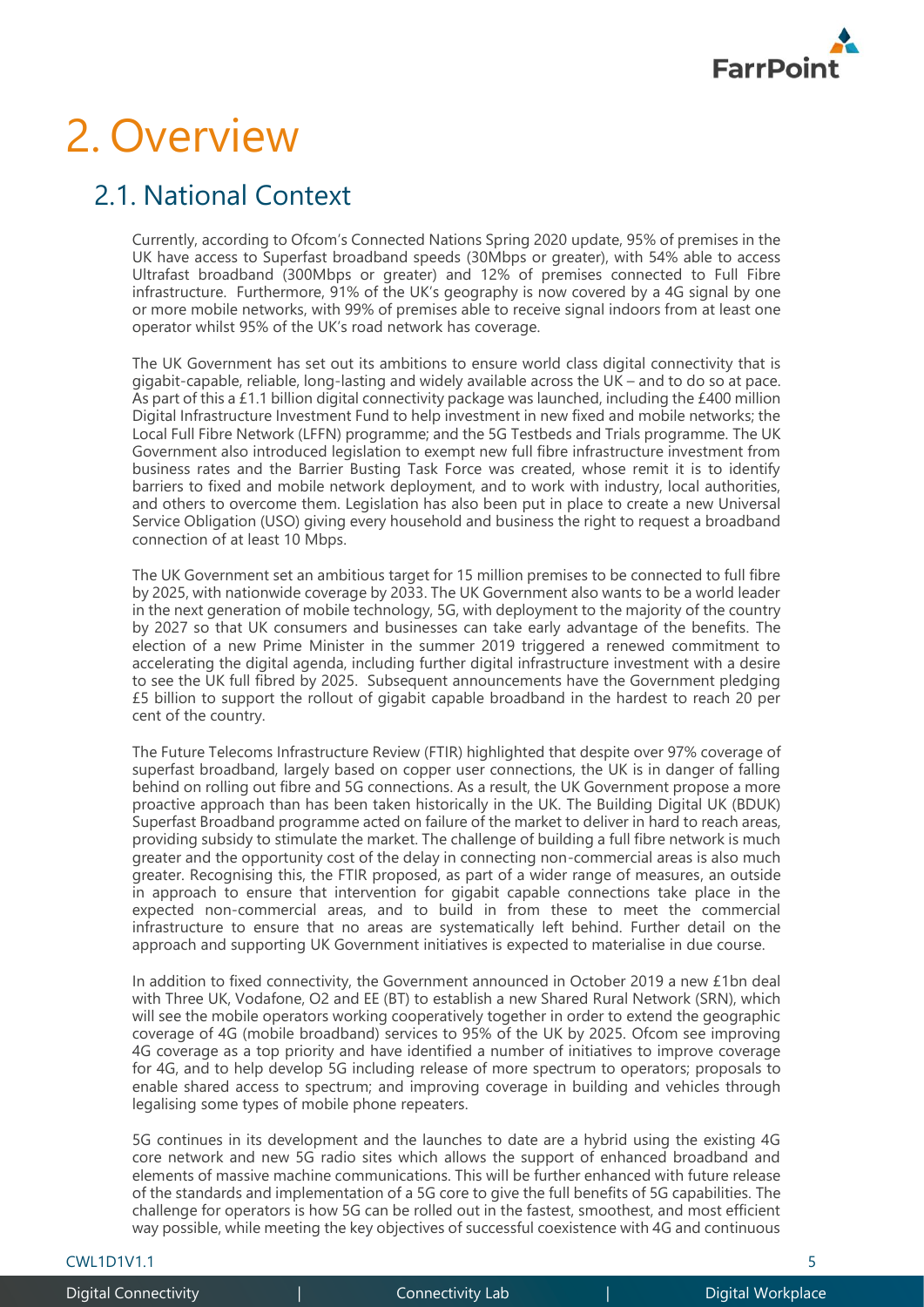

growth. The capacity demands of 5G will also drive the need for deeper fibre penetration for connecting mast sites. 5G covers a wide spread of use cases and technology but initial deployments will be for enhanced mobile broadband, primarily in cities and large towns to provide existing mobile services but with a better experience. The wider benefits of 5G's capability to support IoT at scale, lower latency specialist solutions and multiple private networks over the same infrastructure, will take time to develop and become available, driven by a business case.

The Department for Digital, Culture, Media and Sport (DCMS) in August 2019 challenged rural areas across the UK to compete for a slice of a £30 million fund to research and develop apps that take advantage of 5G technology. The Rural Connected Communities (RCC) competition will see up to ten rural areas selected to run 5G trials that will emphasise innovative use cases and technical solutions to build the business case for investment in rural connectivity and demonstrate the capabilities of 5G to benefit rural communities. RCC applications deadline was 25th October 2019. At the same time, the UK Government launched a consultation on plans to simplify planning rules to make it easier to build mobile infrastructure and boost network coverage in hard-to-reach parts of the country. The consultation on planning reform closed on 4th November 2019. A further open competition within the 5G Testbeds and Trials Programme, 5G Create has made available up to £30 million of government funding, aiming to explore and develop new use-cases and 5G technical capabilities, as well as demonstrate sustainability after government funding finishes. The 16-week competition window is currently still open for applications, with a closing date of  $27<sup>th</sup>$  July 2020.

The UK Government workstreams can be summarised as follows:

- Superfast Broadband
- Local Full Fibre Networks (LFFN)
- Gigabit Voucher Scheme (GBVS)
- Rural Gigabit Connectivity (RGC)
- Universal Service Obligation (USO)
- Mobile Improving 4G Coverage
- 5G Testbeds and Trials
- Outside In (in development)

### 2.2. C&W LEP in context

We understand that the main vehicle for encouraging Next Generation Access (NGA) connectivity and to leverage available funding is the Connecting Cheshire Partnership, made up of the three local authorities in the LEP area (Cheshire East, Cheshire West and Chester and Warrington Borough Council) plus Halton. This partnership was established to deliver faster broadband to areas where it had not been commercially viable to invest previously, with emphasis on outlying and rural communities. The partnership has played a progressive and active role in securing investment to extend NGA coverage, through co-investment with Building Digital UK (BDUK), voucher-led grant programmes, European funding and work to stimulate commercial activity.

The first three phases of the Connecting Cheshire roll-out were delivered in partnership with Openreach using a gap funded model to invest local and the UK Government's Building Digital UK (BDUK) agency funds. This was completed in June 2019, with £39m of funding from the partnership between the four Cheshire councils, BT and BDUK, with additional funding from the European Regional Development Fund, invested to reach an additional 106,000 premises; of which over 90,000 are now able to access superfast, or above speeds. The overarching aspiration of Connecting Cheshire Local Broadband Plan was to deliver 'NGA for all', now defined as download speeds of 30Mbps and above. The partnership issued a public consultation in February 2020 to establish those areas that do not currently or planned (in the next three years) to achieve NGA broadband, with an intention to conduct a further open procurement in respect of the remaining areas without NGA broadband infrastructure (known as 'NGA White'). Public funding of up to £10 million may be committed via the forthcoming procurement for an intervention area comprising around 28,000 premises.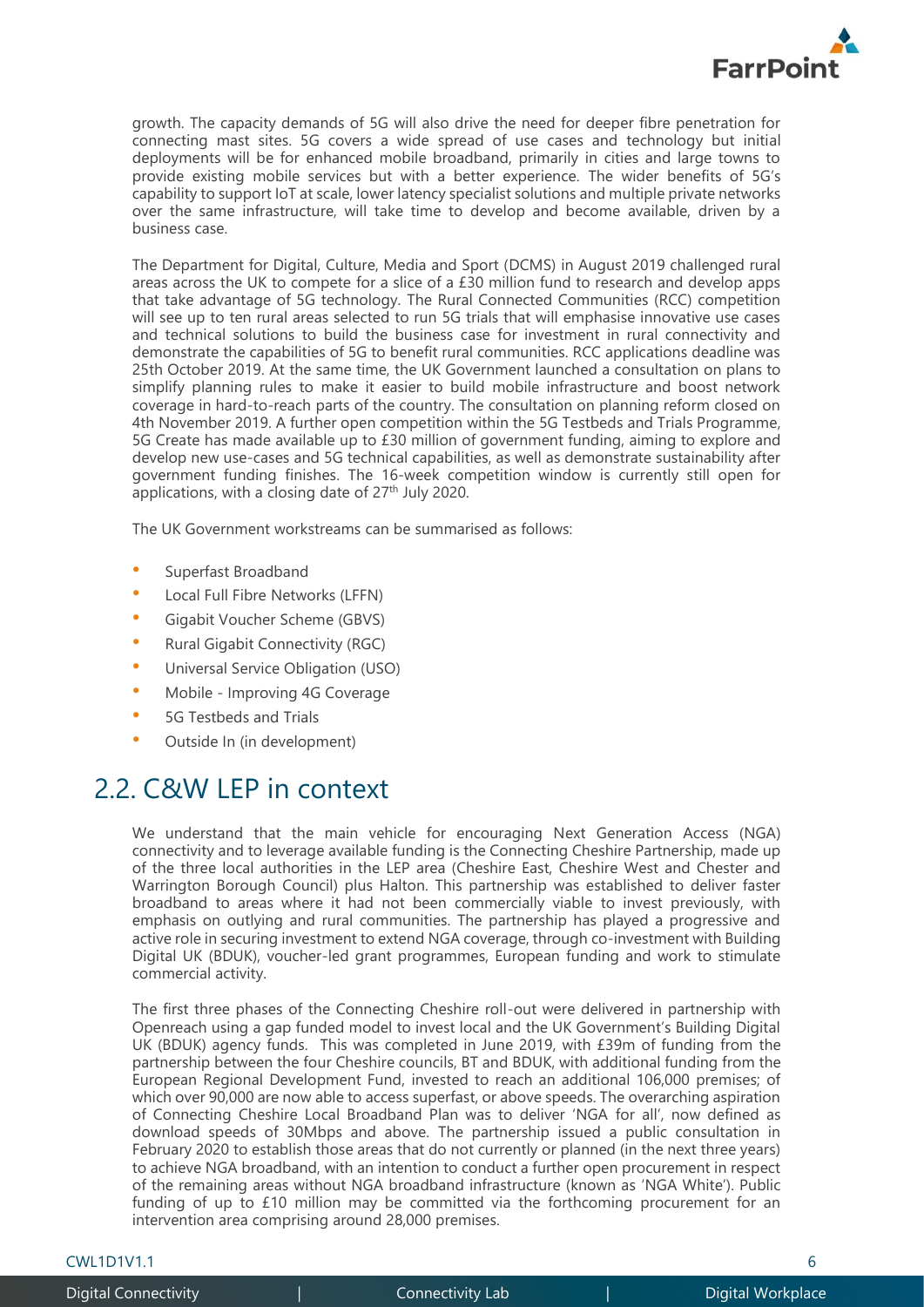

Our work to date has involved engagement with existing or planned programmes in neighbouring subregions including north Wales. Through these discussions we believe that there are opportunities to collaborate with both the North Wales Economic Ambition Board and the Liverpool City Region Combined Authority on their digital connectivity projects. The North Wales Economic Ambition Board are keen to explore how their work to create a contiguous 5G corridor up to Cheshire border (80-mile stretch) could be extended and taken to the M56 / M6. This will encompass passenger connectivity, rail signalling, road, and residential uses and have indicated that logistics suppliers are very interested in this and would seem an excellent fit with the sub-regions buoyant and significant logistics and distribution sector of almost 1,500 companies supporting over 26,000 jobs. The Liverpool City Region Combined Authority's (LCRCA) 'Dig Once' initiative currently stops at the borders of the C&W LEP sub-region, however it would be relatively easy and cost effective to extend elements of this into areas such as Ellesmere Port and Warrington, both of which are geographically close to the planned infrastructure route. Whilst the LCRCA's focus is on delivery of the infrastructure within their own area, they indicated a willingness to explore how the infrastructure could potentially be extended, and in doing so draw additional investment into the project. We will continue to explore these opportunities further in developing the Digital Infrastructure Plan, whilst seeking to identify any additional collaboration opportunities. This not only provides an opportunity to make rapid progress on improving digital connectivity, but also demonstrates to potential suppliers that the region is actively working to seek opportunities and is 'open for business', which can help further stimulate commercial investment in digital infrastructure in the C&W LEP sub-region.

We have gathered an evidence base through engagement with C&W LEP officers, the Growth Hub and key sector employers including Bentley Motors (Manufacturing), Encirc (Logistics and Distribution/Manufacturing), AstraZeneca (Life Sciences), United Utilities (Energy and Clean Growth) that showcases the broad spectrum of digital demand and the use cases that are driving adoption trends across the C&W LEP sub region. The overarching message is clear – digital infrastructure is integral to the future development and success of the C&W economy and is an engine for growth that is helping the area to overcome challenges and exploit new economic opportunities. Whilst uses cases vary, digital dependency is a common trait – one that is fundamental to the sub-region's prospects and future economic resilience. This provides a strong hook from which to link business need with further infrastructure investment. The Digital Infrastructure Plan will need to respond to this economic context, with a view to providing the capacity and quality of connectivity needed now, and in the future. The approach taken by the Digital Infrastructure Plan will need to reflect the nuanced needs of digital consumers, whilst acknowledging the presence of an established growth agenda and investment pipeline, which will build on areas of concentrated economic activity, including urban centres, the redevelopment of Crewe Station and the LEP's multi-site EZ. It will also need to consider interventions and investments that are already underway, acknowledging that work that is being done by the market and government to address connectivity issues. In some cases, this has been initiated by assumed business demand and the use cases underlying this.

The inherent importance of digital connectivity is reflected within a variety of strategies and policy, at a national, sub-regional and local level. Indeed, it is positioned as a 'golden thread' with a clear and consistent narrative built around the need for further investment to ensure infrastructure meets the needs of businesses and individuals, whilst also making sure that the UK maintains pace with international competitors. These strategies also set out the need to be future-focused and consider the nature of demand as technology continues to rapidly evolve, defined by a series of recurring and digitally-dependent use cases. With continued globalisation it becomes increasingly important not only to consider the competitiveness of the C&W LEP sub-region against other parts of the UK, but internationally as businesses increasingly seek to transact on a global scale.

We focus the remainder of this report to highlighting current digital provision in the C&W LEP sub region and any known plans/initiatives underway and planned, with initial conclusions drawn from our work to date and next steps.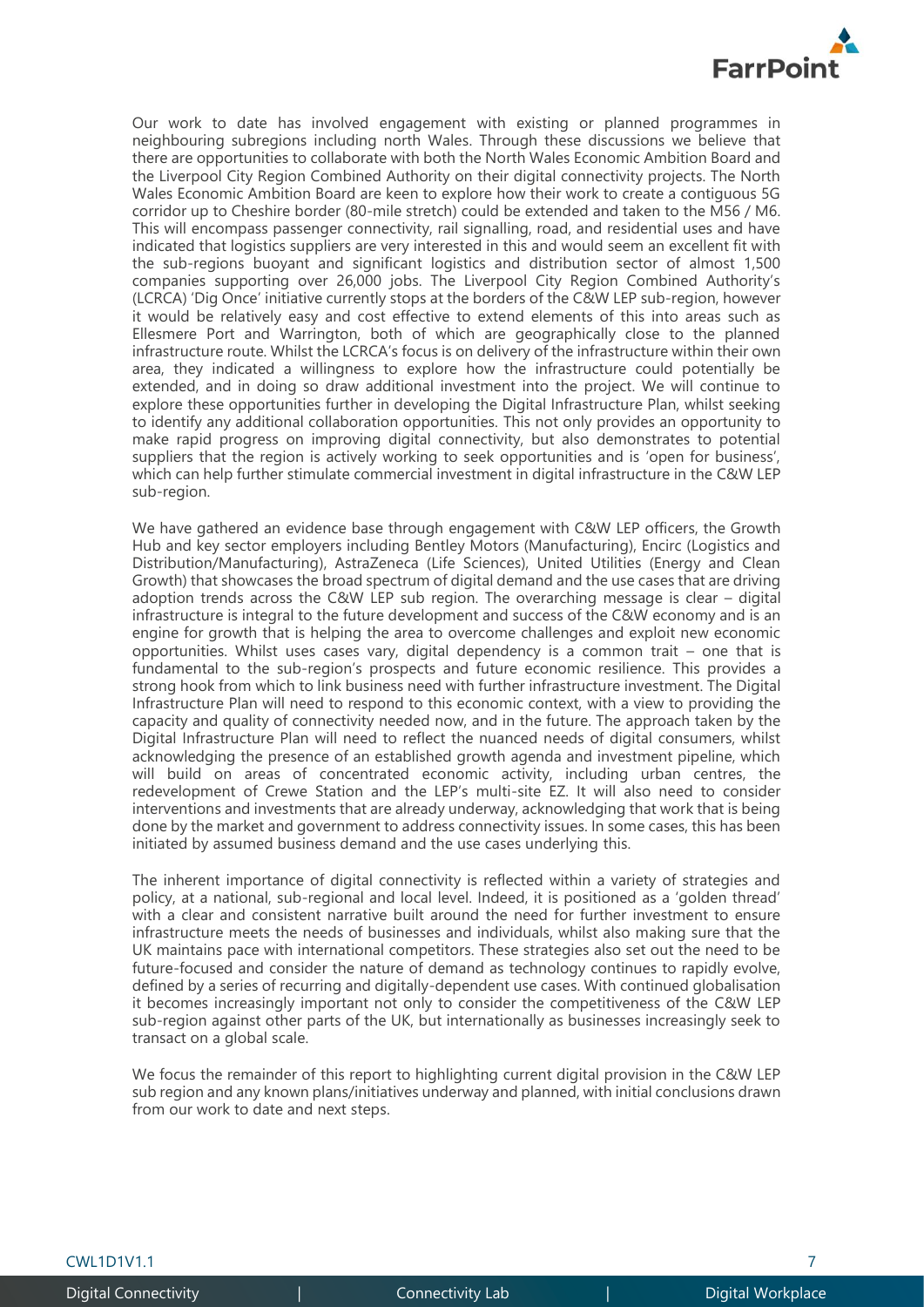

## 3. Existing digital infrastructure assets and capability

## 3.1. Information/Data Sources

Coverage information at a postcode level (derived from Ordnance Survey Codepoint polygon dataset) was determined using the Ofcom Connected nations report 2020 (Spring release) dataset. This database contains the coverage levels for each area based on data collected from all operators and processed at a postcode level. As a result, the fixed broadband coverage levels for Superfast, Ultrafast and Full Fibre (see Appendix A for definition) is available.

Mobile coverage was also mapped using Ofcom Mobile data, which is issued in a 100x100m grid cell format, covering the C&W LEP sub region. This list contains the number of operators in each cell providing 4G at a strength of -105dB.

The mapping exercise will form the basis for determining current coverage levels and to determine strengths, weaknesses and opportunities for consideration. The dataset captured to date will be complimented in due course with additional datasets to provide a strategic view of gap areas in recognition of the C&W LEP priorities when developing the Digital Infrastructure Plan. The plan is to provide authorised user access to the data via a secure mapping portal to engage the wider views of key stakeholders.

### 3.2. Initial Outputs

### 3.2.1. Superfast Broadband Coverage

Superfast Broadband Coverage is shown in [Figure 1.](#page-8-0) The Cheshire and Warrington LEP sub region has an overall coverage figure of 94% which is comparable with the overall UK coverage of 95%.

Cheshire East has the lowest coverage of Superfast broadband at 92.8%, closely followed by Cheshire West and Chester with 94.6% coverage. The largely rural nature of these areas will play a factor, which historically present more challenges and are less commercially attractive to suppliers for deployment of broadband infrastructure. Conversely in Warrington, which is predominantly urban in its geography, coverage of Superfast broadband is above the overall UK average at 97%.

The widespread coverage of Superfast broadband across the C&W LEP sub region means that most of the business and industrial parks are well served.

It should be noted that the figures are based on the more recent 30Mbps Superfast definition relating to NGA broadband used by Ofcom and the EU rather than the previous 24Mbps definition used by Government's BDUK programme, which had a target of reaching 95% coverage of UK premises by the end of 2017. When using the previous 24Mbps definition, the Cheshire and Warrington LEP area has an overall coverage figure of 96%.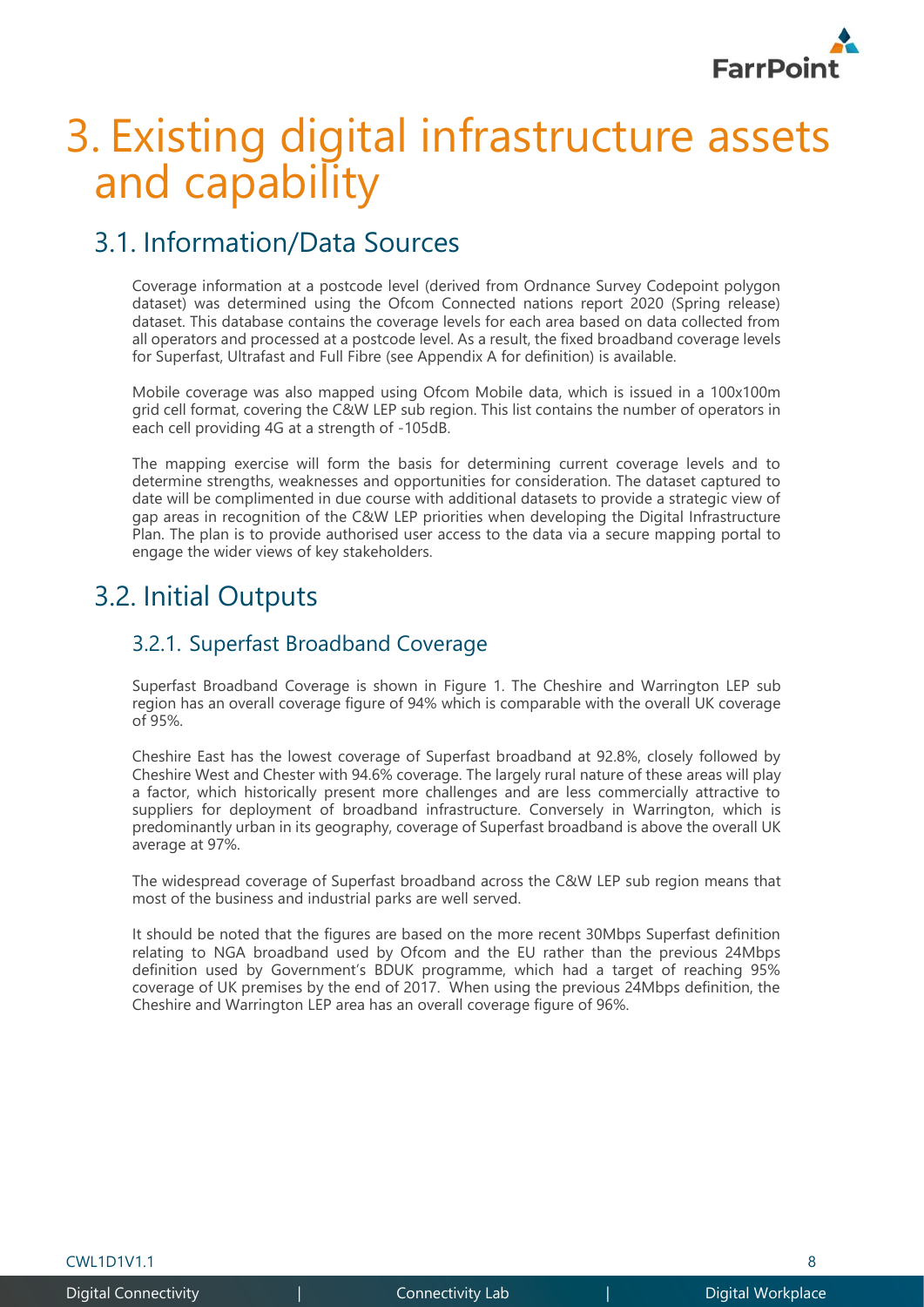



| Area                      | % Superfast Availability | Number of Premises |
|---------------------------|--------------------------|--------------------|
| Warrington                | 97.0%                    | 95,781             |
| Cheshire East             | 92.8%                    | 175,278            |
| Cheshire West and Chester | 94.6%                    | 160,504            |

<span id="page-8-0"></span>

|  |  |  | Figure 1: C&W LEP Sub region Superfast Broadband Coverage |  |
|--|--|--|-----------------------------------------------------------|--|
|  |  |  |                                                           |  |

### 3.2.2. Ultrafast Broadband Coverage

Ultrafast Broadband Coverage is shown in [Figure 2.](#page-9-0) Overall, 67% of premises in Warrington have access to Ultrafast broadband, which is above the overall UK average of 54%. Both Cheshire East and Cheshire West and Chester are poorly served by Ultrafast broadband when compared to Warrington and the overall UK, with only 33.4% and 26.8% coverage respectively.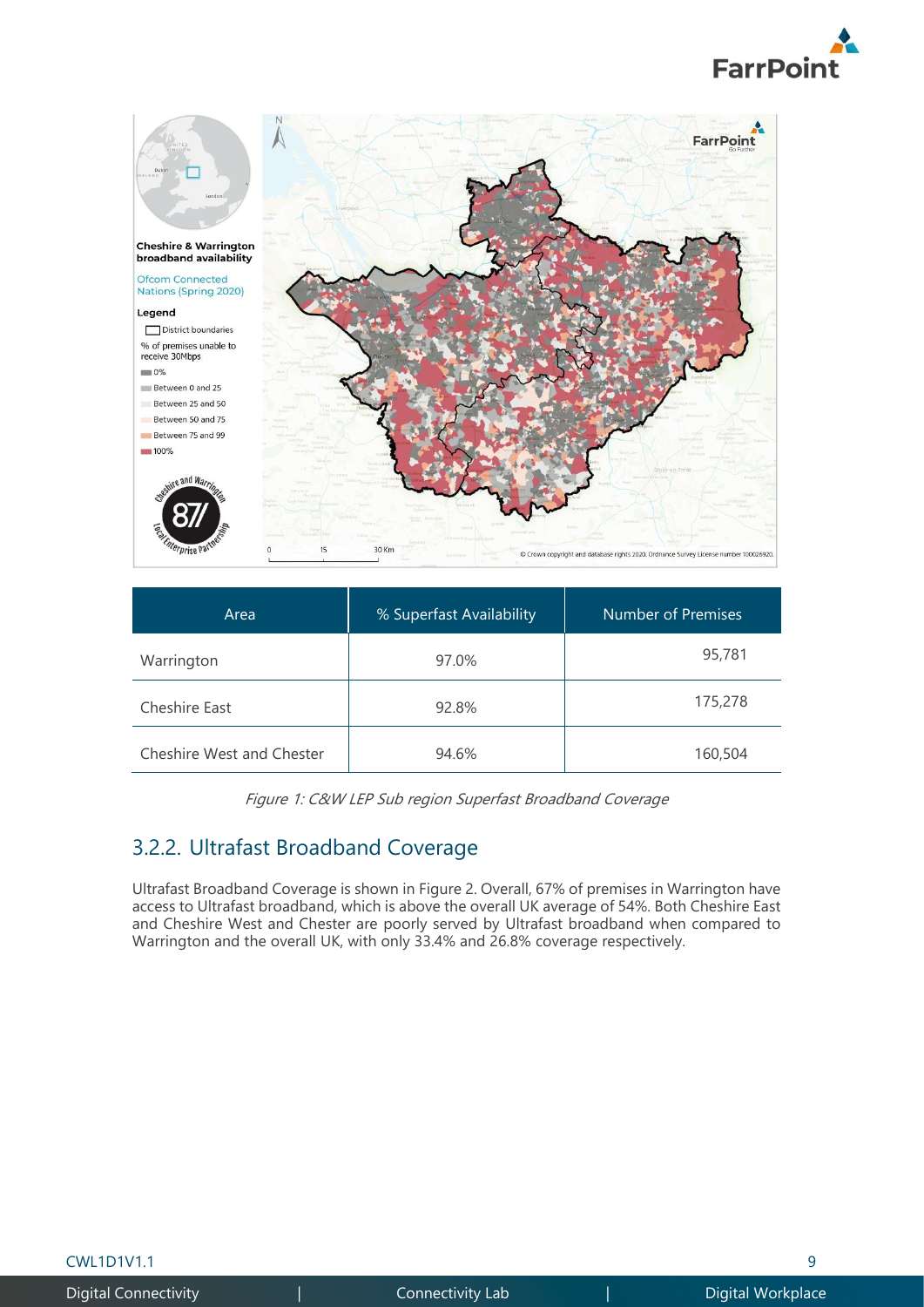



| Area                      | % Ultrafast Availability | Number of Premises |
|---------------------------|--------------------------|--------------------|
| Warrington                | 67.0%                    | 66,168             |
| Cheshire East             | 33.4%                    | 63,087             |
| Cheshire West and Chester | 26.8%                    | 45,414             |

### <span id="page-9-0"></span>3.2.3. Full Fibre Broadband Coverage

Coverage of full fibre broadband infrastructure varies significantly across the C&W LEP sub region, with Cheshire West and Chester having the best coverage at 8.4%, whilst Warrington has the least coverage at 1.2%. All areas are below the UK average figure of 12% coverage, with much of the coverage in less densely populated areas, possibly as a result of the existing Connecting Cheshire programme where full fibre connectivity was the only viable option to deliver the contracted speeds. As with Ultrafast coverage, business and industrial parks are typically poorly served by full fibre coverage. Full fibre coverage offers the most future proofed and scalable technology for delivering the UK Government's target of Gigabit capable broadband across the UK. The definition of 'gigabit' in this context is not yet formally agreed and as such it is impossible to identify with any certainty which premises, post codes or areas are able to receive such a service yet, with this unlikely to be clear until later in the year when BDUK publish their guidance, based on a new State Aid notification needed to allow public subsidy in areas of market failure. The Ofcom Connected Nations data does not report on availability of gigabit download speeds.

Note: businesses may have a dedicated private telecommunications circuit (known as a 'private circuit') between two or more locations, or a Direct Internet Access (DIA) circuit delivered via a fibre connection according to a commercial contract with an operator that offers such business grade services. Such services are widely available throughout the UK, although come at a cost premium compared with a fibre broadband connection. Unfortunately, due to the 'private'

cwL1D1V1.1 10 and 10 and 10 and 10 and 10 and 10 and 10 and 10 and 10 and 10 and 10 and 10 and 10 and 10 and 1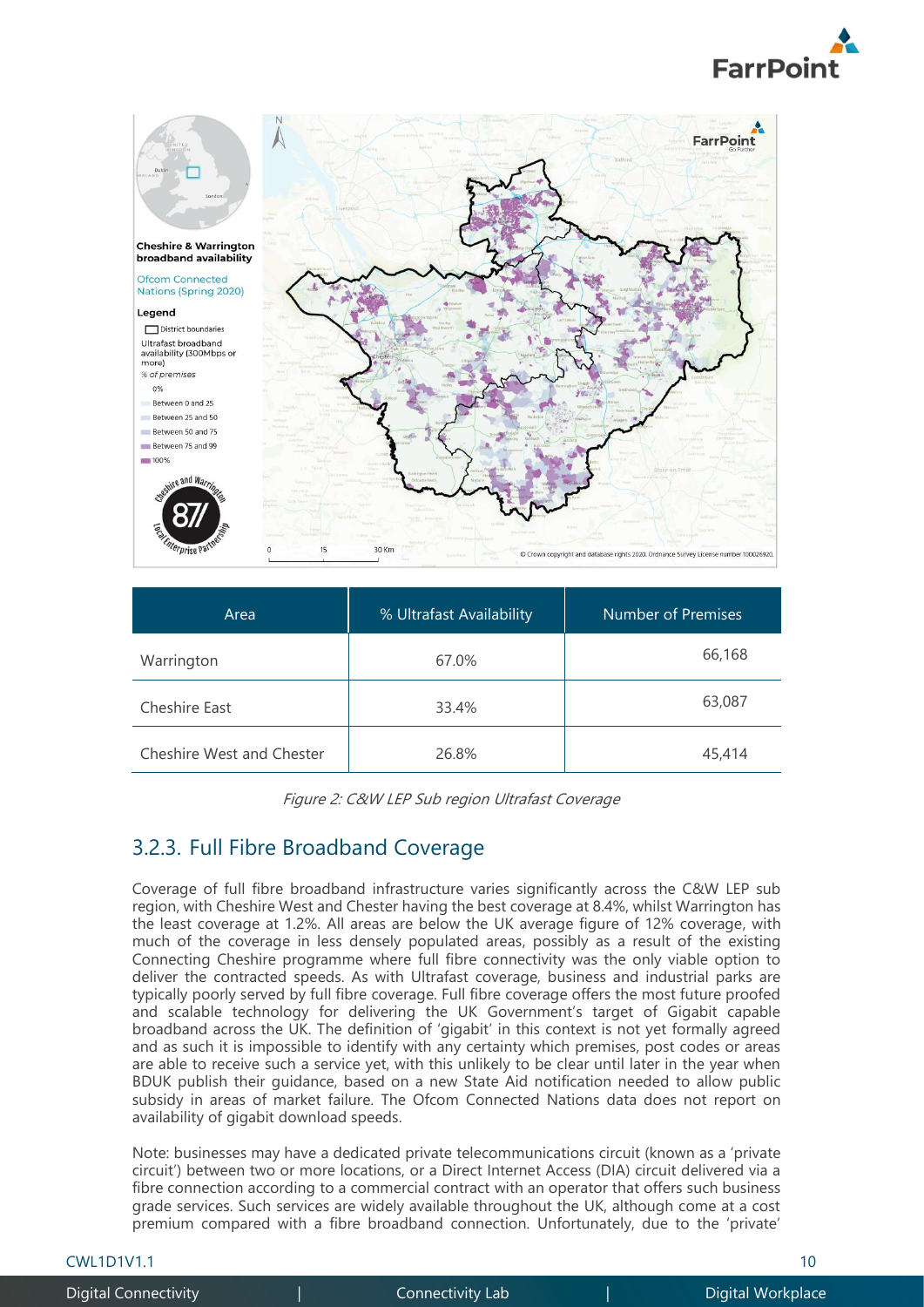

nature of these connections it not possible to provide an accurate map of which premises have such a connection, however it would be reasonable to assume that in business / industrial parks and areas with large retail stores this type of connection will be commonplace, in part due to the lack of suitable alternatives.



| Area                      | % Full Fibre Availability | Number of Premises |
|---------------------------|---------------------------|--------------------|
| Warrington                | 1.2%                      | 1,199              |
| Cheshire East             | 4.2%                      | 7,944              |
| Cheshire West and Chester | 8.4%                      | 14,242             |

Figure 3: C&W Sub region Full Fibre coverage

### 3.2.4. Mobile (4G) Coverage

As shown in [Figure 4,](#page-11-0) 4G coverage across the C&W LEP sub region is good, with over 90% of the geographic area able to receive a 4G signal from all four Mobile Network Operator Networks (MNO's) outdoors, leaving less than 1.1% unable to receive an outdoor mobile 4G signal. This compares favourably against the UK average figures of 67% and 9% respectively.

Indoor 4G coverage however is not as good, with only Cheshire East able to receive a 4G signal in 83.2% of its premises from all four MNO's, against a UK national average of 81%, whilst both Warrington and Cheshire West and Chester have less than 70% of premises able to receive indoor 4G signal from all four MNO's. However, less than 0.7% of premises across the C&W LEP sub region are not able to receive an indoor signal from any MNO, compared to the UK national average of 1%.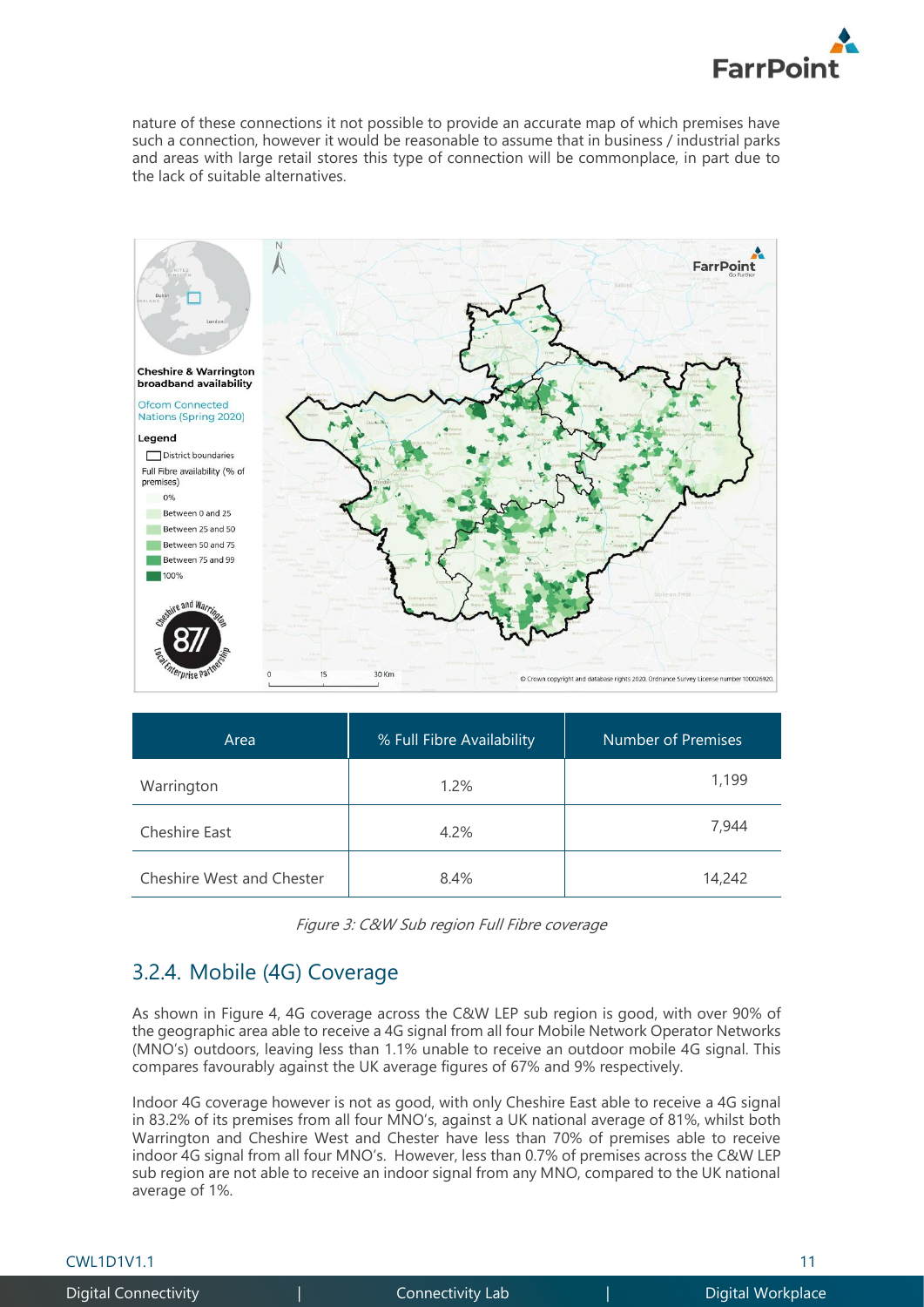

Despite being well served by 4G coverage, to date only a single MNO (Vodafone) has deployed any active 5G infrastructure within the C&W LEP sub region, serving the area in and around Warrington. Ofcom do not currently publish a 5G coverage dataset and as such it is not possible to provide a map showing areas of 5G availability across the C&W LEP sub region.



| Area                      | % geography<br>covered by all<br>4 MNOs | % geography<br>not covered by<br>any MNO | % premises<br>covered<br>indoors by all<br>4 MNO's | % premises<br>not covered<br>indoors by any<br><b>MNO</b> |
|---------------------------|-----------------------------------------|------------------------------------------|----------------------------------------------------|-----------------------------------------------------------|
| Warrington                | 97.0%                                   | $0.0\%$                                  | 68.3%                                              | 0.1%                                                      |
| Cheshire East             | 91.1%                                   | 1.1%                                     | 83.2%                                              | 0.7%                                                      |
| Cheshire West and Chester | 91.8%                                   | 0.2%                                     | 65.7%                                              | 0.5%                                                      |

<span id="page-11-0"></span>Figure 4: C&W LEP Sub region 4G Mobile Coverage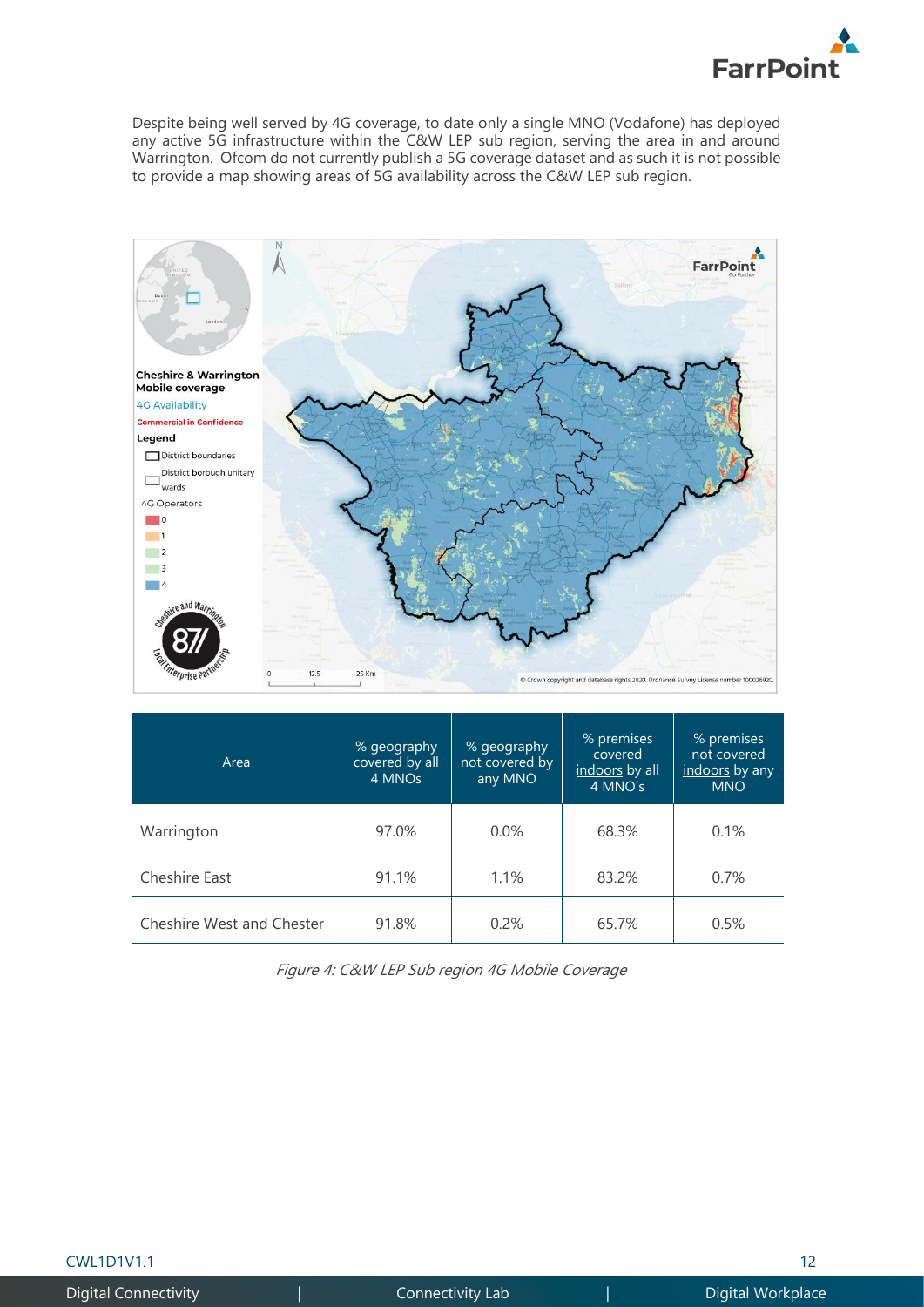

# 4. Gaps in Evidence Base

## 4.1. Initial Findings

The following highlights some gaps in the Evidence Base that we have identified to date:

- Additional spatial (GIS) data showing the boundaries of both existing and planned strategic development and employment sites would enable more detailed analysis of digital connectivity in these key strategic sites to be undertaken. This detailed analysis can then be used to ensure that these key strategic sites, which will be drivers for economic growth, sit at the heart of the Digital Infrastructure Plan for the sub-region. We are happy to work with the C&W LEP to consider how this information can be obtained to allow a more detailed spatial analysis should it not be available.
- The current Ofcom Mobile coverage dataset contains data in a 100x100m grid cell format and shows the number of operators in each cell providing 4G at a strength of -105dB. Whilst this is suitable to produce a high level overview of the area, it lacks detail to show where not-spots exist for specific operators, and as such does not necessarily reflect the 'on the ground' experience of users. This lack of detail also reduces the ability to identify opportunities to proactively approach the mobile network operators with recognised issues in order to improve coverage in the area, for example by offering public building rooftops or land to site mobile infrastructure in areas of poor coverage. We are happy to discuss how this more detailed mobile coverage data could be gathered if required.
- Lack of detail to date around the UK Government outside-in programme and definition of Gigabit capable broadband in this context to establish the position of the LEP sub region in terms of progress towards the UK Government targets.

 $\text{CWL1D1V1.1}$  and  $\text{TWL1D1V1.1}$  and  $\text{TWL1D1V1.1}$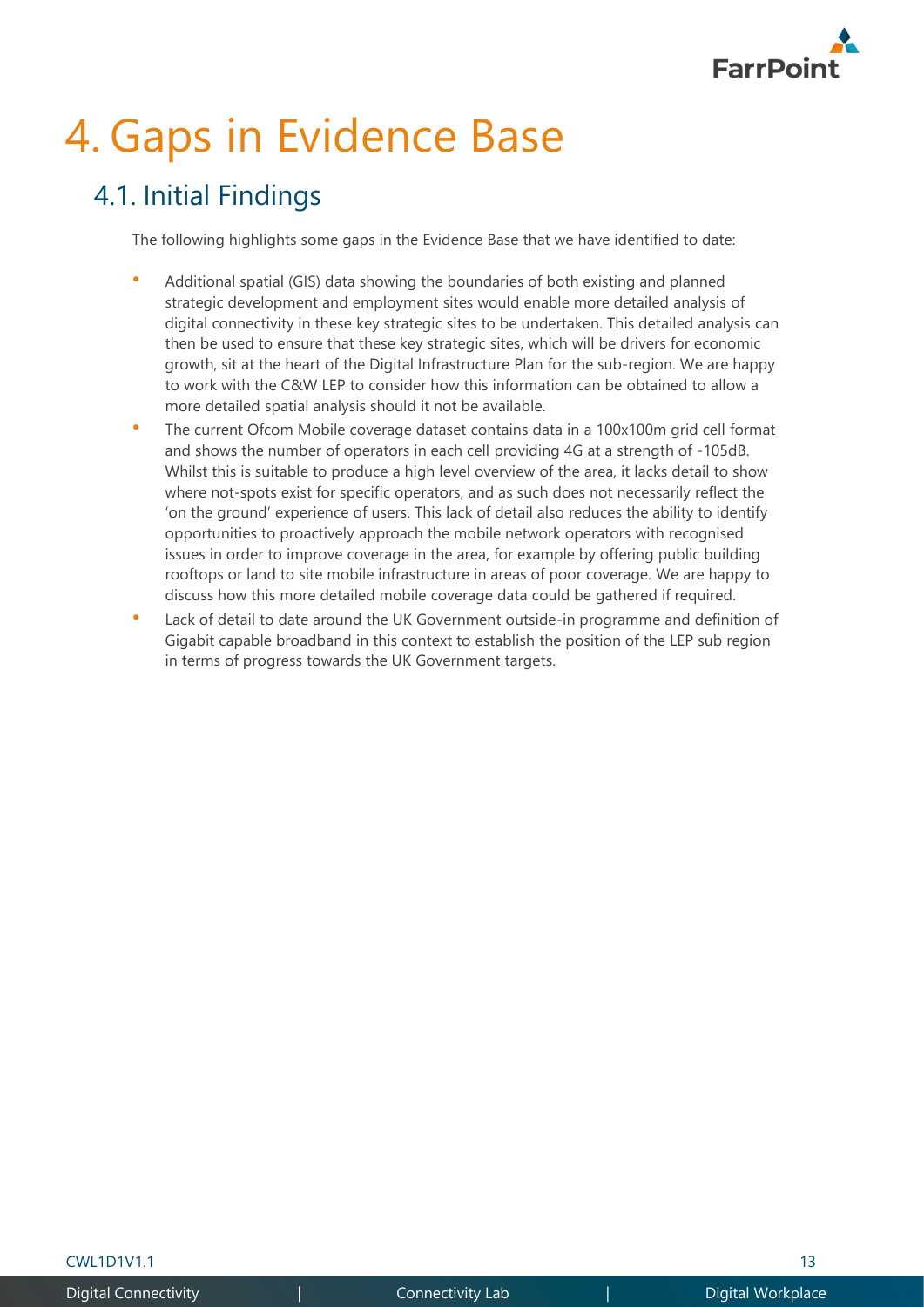

# 5. Conclusion and Next Steps

## 5.1. Conclusion

The work undertaken to date has laid the groundwork for the development of the C&W LEP Digital Infrastructure Plan.

We understand that the C&W LEP sub-region has a strong economy which generates over £32bn in economic output per year, with both productivity growth and job creation outstripping both the regional and national averages. In addition to this whilst most UK regions have experienced a reduction in foreign direct investment in recent years the C&W LEP sub-region has successfully bucked this trend with a significant increase over the same period. The C&W LEP sub-region also has a highly skilled population with a higher proportion of residents holding Level 4+ qualifications than the regional and national averages.

There has been significant work done by the Connecting Cheshire Programme to have taken Superfast broadband (24Mbps) coverage to the current figure of 96%, and in doing so contributing to the UK Government target of 95% overall UK coverage by the end of 2017. A public consultation was launched February 2020 in advance of a potential procurement to extend NGA broadband to the remaining identified NGA White premises, with a view to emphasising Gigabit speeds in recognition of national targets for Gigabit capable broadband.

Our work to date has established an evidence base to support the rationale for continued investment in fixed and mobile digital networks in the C&W LEP sub region, with the C&W LEP employing a demand-led strategic approach. It is expected that these inputs will allow the C&W LEP to deliver connectivity improvements which will propel the sub-regional economy, drive productivity and grow key sectors. The Digital Infrastructure Plan will need to consider a changing landscape, while looking to influence, compliment, leverage and support the national initiatives/targets and funding available, with other regional and local funds to address connectivity requirements in the C&W LEP sub region. There is a particular need to encourage the market to deliver full fibre infrastructure as this provides the most future proofed and high performance infrastructure whilst also being a key enabler of 5G deployments and future innovation.

## 5.2. Next Steps / Timeframe

We will develop a detailed Cheshire and Warrington Digital Infrastructure Plan that fully encapsulates the findings and conclusions from progress to date and the ongoing work required to be undertaken. The considerations identified to date and further engagement planned with key local and external stakeholders will form a key element in the development of the draft and final Digital Infrastructure Plan scheduled for September 2020.

We will consider the feedback from our engagement with businesses within key sectors (including the Growth Hub) and further develop our spatial analysis to ensure the Digital Infrastructure Plan meets the current and future needs of the C&W LEP sub-region and is able to leverage any mutually beneficial collaboration opportunities with neighbouring regions where appropriate.

We will assess relevant funding sources, both through any existing contracts and through new sources, coupled with a review of technology options deemed most appropriate to address the gaps in digital connectivity that have been identified.

We will also consider the various models for public support for investment in digital infrastructure, including gap-funding, public sector owned, concession to Build Operate Transfer, Public / Private Partnership, voucher schemes, challenge funds and community schemes based on our practical experience of structuring, specifying, sourcing and evaluating solutions and will combine this with our understanding of the market in terms of technology trends, perceived barriers to investment, and latest thinking on approach to the challenge set by UK Government targets.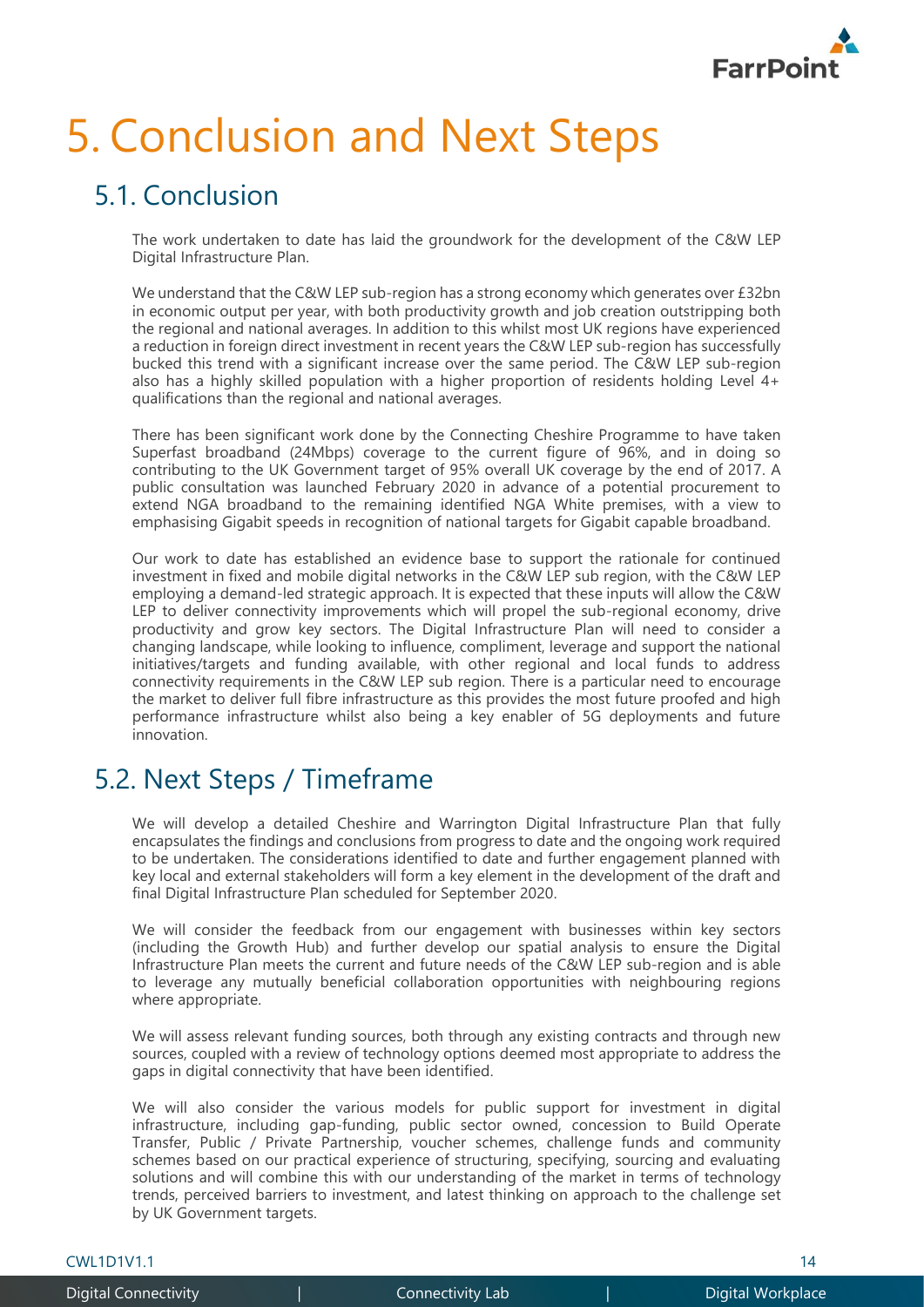

The format of the Plan and approach will be proposed and discussed with C&W LEP officers and other relevant stakeholders throughout its development to ensure that it meets requirements.

We will deliver a draft for review supported by a presentation and discussion of key findings, prior to a final report incorporating all feedback.

Regular checkpoint reports will continue to be provided throughout the development of the Digital Infrastructure Plan to show progress being made and to provide an opportunity to highlight any issues.

A summary of the remaining key deliverables and associated timeframes is outlined below.

| <b>Deliverable</b>                             | Timeframe / Milestone   |
|------------------------------------------------|-------------------------|
| Provide access to online GIS mapping<br>portal | w/c 22nd June 2020      |
| Delivery of Draft Report                       | w/c 7th September 2020  |
| Delivery of Final Report                       | w/c 28th September 2020 |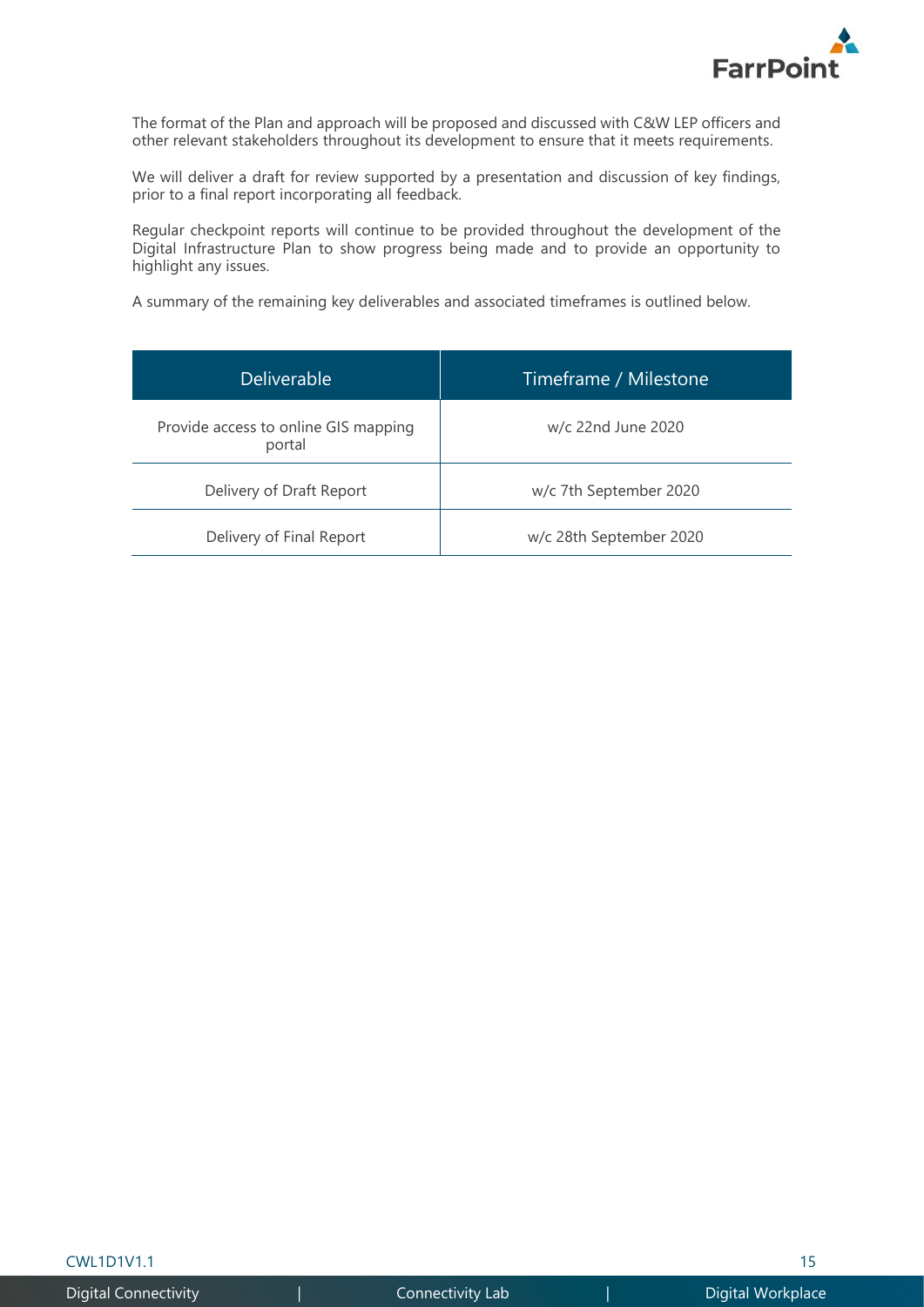

# Appendix 1 – Connectivity Types

There are a range of digital connectivity types available, however it should be noted that there is inconsistency in how digital connectivity is described, both in policy and by the market, with some terminology describing the speed delivered (such as Superfast and Ultrafast), whilst others describe the infrastructure that underpins the service(s) delivered (such as FTTC, FTTP, 4G/5G). As such we have provided explanations of the most used broadband connectivity terminology below for reference.

## Superfast Broadband

Superfast Broadband refers to any broadband connection which delivers speeds of 30Mbps of greater (note: upon initiation of the BDUK Superfast Broadband programme, superfast broadband connections were defined as 24Mbit/s and above). This is often delivered using a mix of fibre and copper telephone lines, typically referred to as Fibre to the Cabinet (FTTC), however it is also available via other Next Generation Access (NGA) technologies such as Fixed Wireless Access (FWA). Such delivery mechanisms not involving a fibre connection to the premise typically suffer from a reduction in performance over distance from the access node (e.g. cabinet or mast location), meaning those properties furthest from the cabinet or mast site often receive reduced speeds.

## Ultrafast Broadband

Ultrafast broadband describes broadband speeds between 300Mbps and 1Gbps and can be delivered using higher bandwidth technologies such as Hybrid Fiber-Coaxial (HFC) infrastructure typically used by Virgin Media, or Fibre to the Premise (FTTP) connectivity. Whilst this offers significantly higher download speeds than Superfast broadband, upload speeds may still be restrictive for business users who produce large amounts of data.

## Gigabit Broadband

Gigabit broadband as the name suggests is capable of delivering speeds of 1Gbps (1 Gigabit / 1000Mbps) or greater and is typically delivered via high bandwidth technologies such as Hybrid Fiber-Coaxial (HFC) infrastructure used by Virgin Media, or Fibre to the Premise (FTTP) connectivity, or potentially in future 5G. Upload speeds are also typically higher than Superfast or Ultrafast services, with synchronous packages also available which provide the same upload and download speeds and which are often considered more desirable for business users.

## Full Fibre Broadband

Full Fibre broadband, often described as Fibre to the Premise (FTTP), offers a full fibre connection from the exchange into the premise and is the fastest and most futureproof form of digital connectivity currently available. Full Fibre can reach multi-gigabit speeds and is not subject to any reduction in speeds delivered over distance. Typical packages currently provide 1Gbps speeds, however it can also be deployed at slower incremental speeds to compete commercially with Ultrafast Broadband. FTTP is considered the most future-proof solution and is seen as a key enabler for future technologies such as 5G.

## Mobile (4G/5G)

4G is the fourth generation of mobile phone technology and follows on from 3G and 2G technology. Standard 4G (or 4G LTE) is around five to seven times faster than 3G, offering theoretical speeds of up to around 150Mbps, which equates to maximum potential speeds of around 80Mbps in the real world. A faster version of 4G is also available in many parts of the UK, called 4G LTE-Advanced (also known as LTE-A, 4.5G or 4G+) which offers theoretical speeds of up to 1.5Gbps, however the current LTE-A networks have a maximum potential speed of 300Mbps with real world speeds falling a lot lower.

5G is designed to deliver peak data rates up to 20Gbps. In addition to higher peak data rates, 5G is designed to provide much more network capacity by expanding into new spectrum, such as mmWave. 5G

CWL1D1V1.1 16

Digital Connectivity | Connectivity Lab | Digital Workplace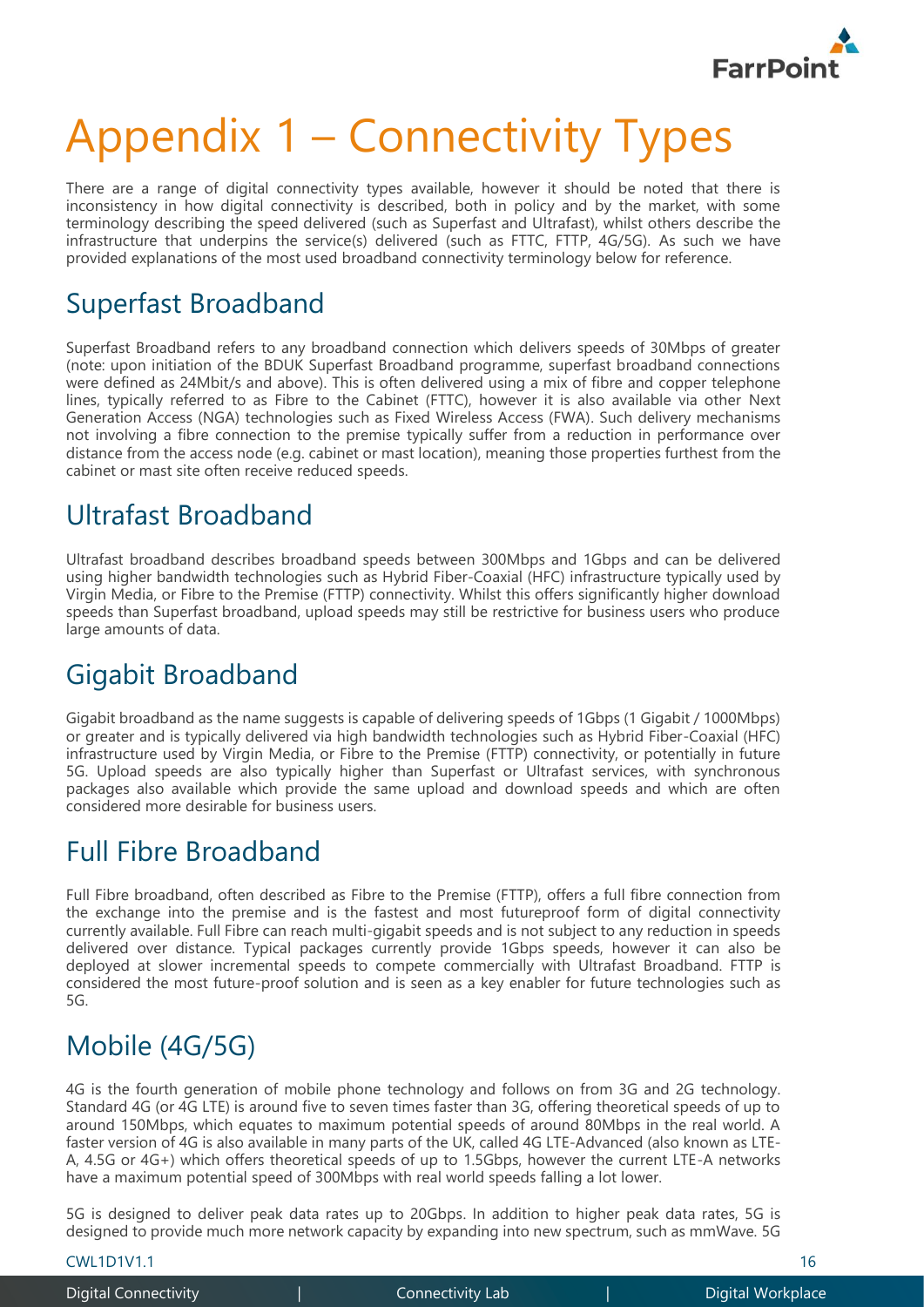

can also deliver much lower latency for a more immediate response and can provide an overall more uniform user experience.

5G enables a new kind of network that is designed to connect virtually everyone and everything together including machines, objects, and devices, enabling next-generation user experiences, empowering new deployment/business models and delivering new services.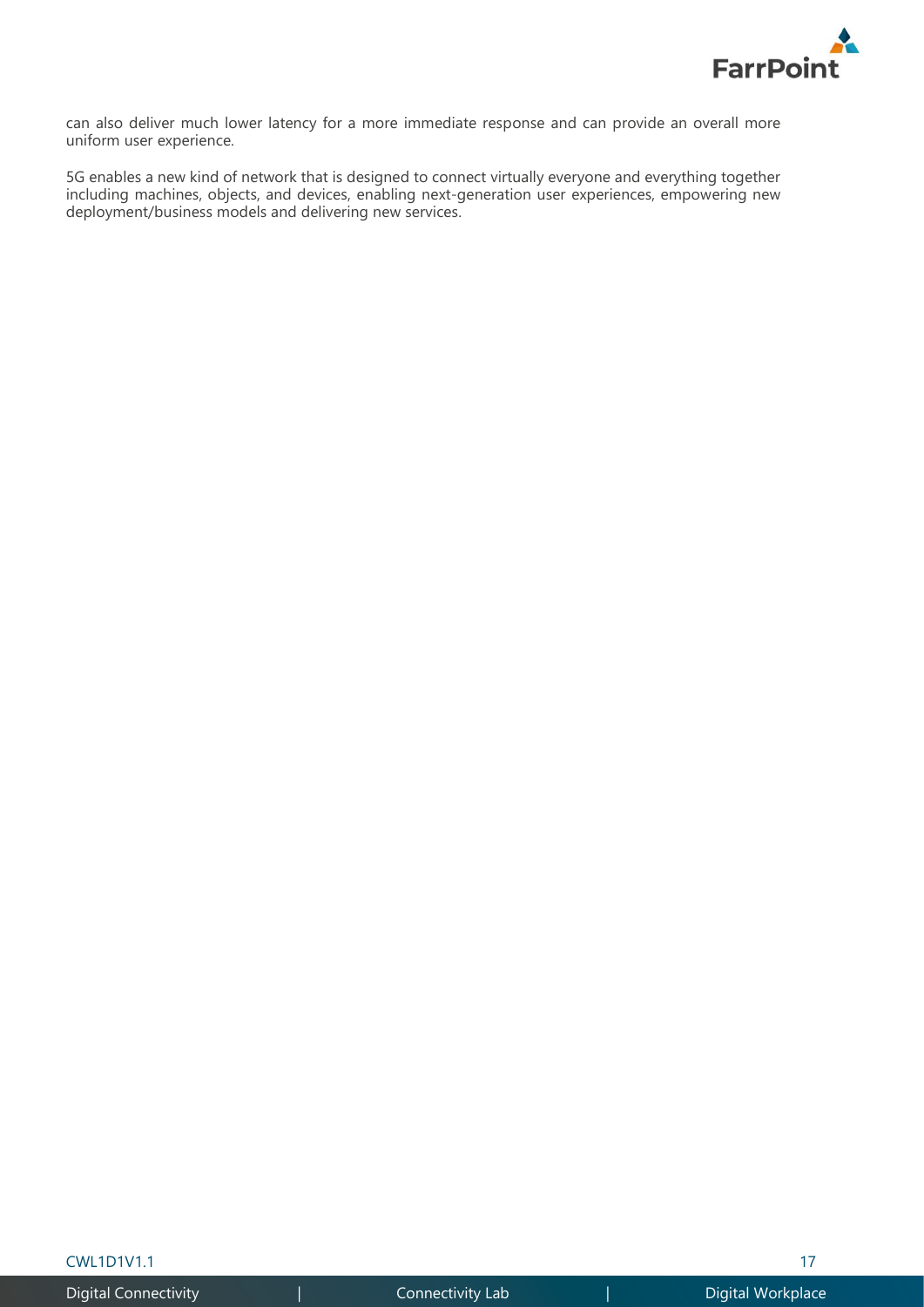

## Version Control

Owner Steve Smith

Classification Client Confidential

| <b>Revision</b> | <b>Description</b>     | Author | Checked | Reviewed | Authorised | Date     |
|-----------------|------------------------|--------|---------|----------|------------|----------|
| 1.0             | <b>Initial Version</b> | SS     | JM      | JM       | SS         | 19/06/20 |
|                 | <b>Revised Version</b> | SS     | JM      | JM       | SS         | 30/06/20 |
|                 |                        |        |         |          |            |          |

Copyright © 2020

FarrPoint Ltd has produced the information contained herein for Cheshire and Warrington LEP. The ownership, use and disclosure of this information are subject to the Terms and Conditions contained in the contract between FarrPoint Ltd and Cheshire and Warrington LEP, under which it was prepared.